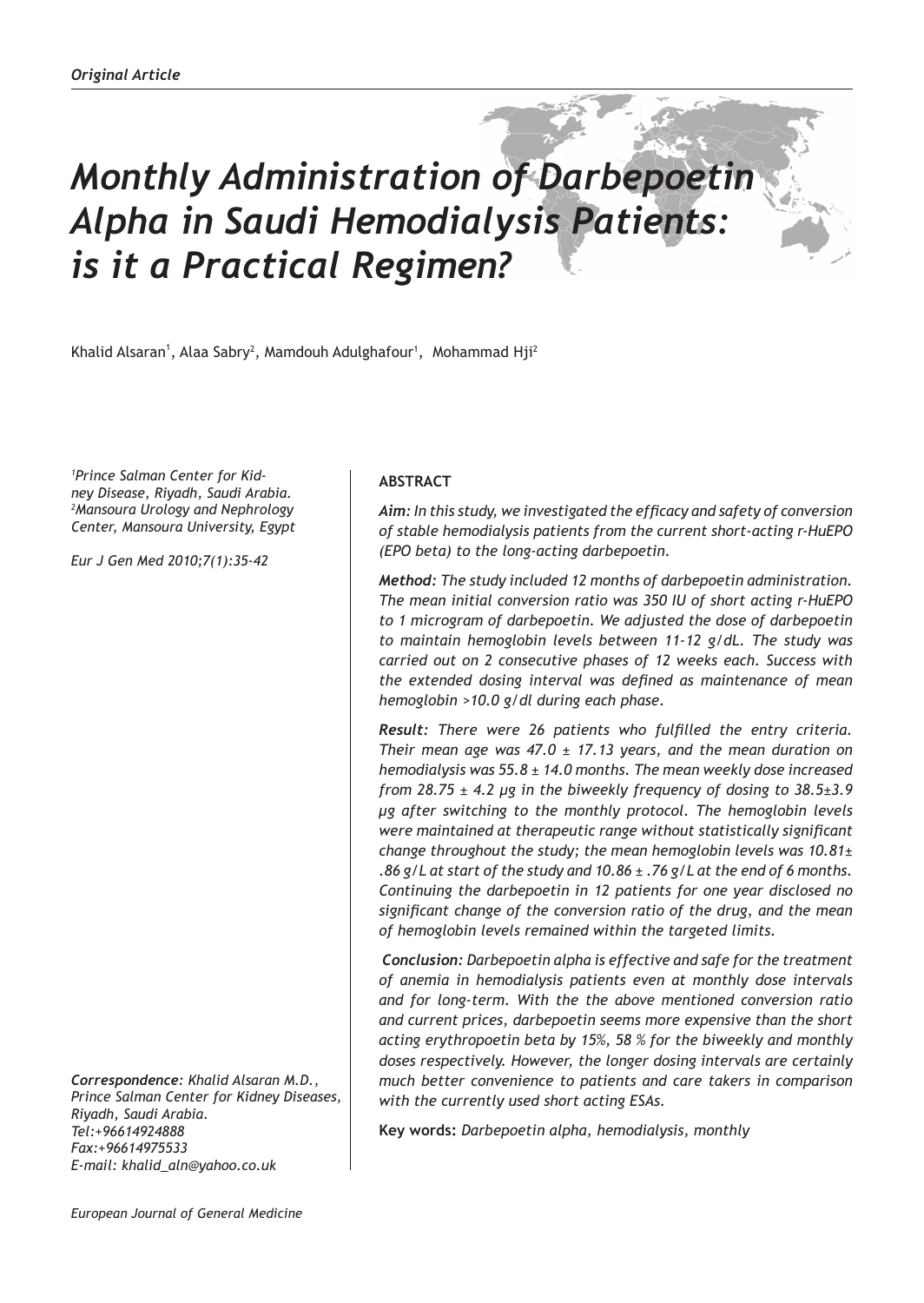# **INTRODUCTION**

Renal anemia is considered as an essential contributing factor to reduce the quality of life and to increase the cardiovascular morbidity in patients with advanced chronic renal failure (1). The management of uraemic anemia was revolutionized in the late 1980s by the commercial availability of recombinant human erythropoietin (r-HuEPO) (2). To be effective, however, rHuEPO needs to be given as frequent as three times per week. This frequency of administration is a burden for both patients and health care providers.

The advent of darbepoetin-alpha, a modified Epo with two additional glycosylation chains and extra sialic acid residues, has directed clinical interest to the modification of dosing intervals. The plasma disappearance half-life of darbepoetin- alpha is increased 2 to 3-fold relative to conventional Epo after either subcutaneous or intravenous administration both in adults and children (3). Several studies indeed demonstrated that the interval of subcutaneous darbepoetin- alpha injections can be extended to 2 weeks in dialysis patients and up to 4 weeks in patients with chronic renal failure (4,5). Data from clinical trials suggest that switching CKD patients receiving once weekly rHuEPO to once every 2 weeks darbepoetin alpha maintains target hemoglobin (Hb) concentration (6-8) . However, there is little reported evidence, if any, of switching hemodialysis patients directly from fortnightly darbepoetin alfa dosing to monthly darbepoetin alfa. As found by others (9,10) recently in Saudi Arabia, Shaheen FA et al (11) experienced gratifying results in hemodialysis patients switched to darbepoietin once weekly with more convenience of administration, and less frequency of dosing. The aim of our study is to establish the efficacy and safety of darbepoetin- alpha to maintain hemoglobin levels with biweekly and monthly dosing in hemodialysis patients for more convenience and savings.

## **MATERIAL AND METHODS**

This single centre prospective exploratory study was conducted in Prince Salman Center for Kidney Diseases from November 2006 to November 2007. Patients were eligible for the trial if they were treated with erythropoietin for renal anemia, had stable hemoglobin concentrations for at least 12 weeks before the study, and were optimally dialyzed for at least 6 months prior to initiating darbepoetin alpha as judged by usual dialysis and serum chemistry parameters (SpKT/V: >1.2). Dialysis prescription and adequacy were not changed during the study period.

Patients with severe congestive heart failure (New York Heart Association Class III or IV), uncontrolled hypertension (pre-dialysis diastolic blood pressure >100 mmHg), grand mal epilepsy, clinical evidence of uncontrolled hyperparathyroidism or systemic hematologic disease were excluded from the study. Patients were also excluded if they had other causes of anemia such as folate, vitamin B12, or iron deficiency, undergone major surgery or if they had evidence of active blood loss or blood transfusions within 12 weeks before the study period. All female patients had a negative pregnancy test and were not breast-feeding at the time of entry into the study. The patients were not on drugs that could affect erythropoiesis. Each patient signed an informed consent and had a comprehensive history and physical examination at the beginning and at the end of the study. The patients continued the same medications they were taking prior to the beginning of the study including antihypertensives and iron supplements.The study was carried out on 2 consecutive phases: (The study design is presented schematically in Figure 1)



*Figure 1. Patients disposition and evaluability.*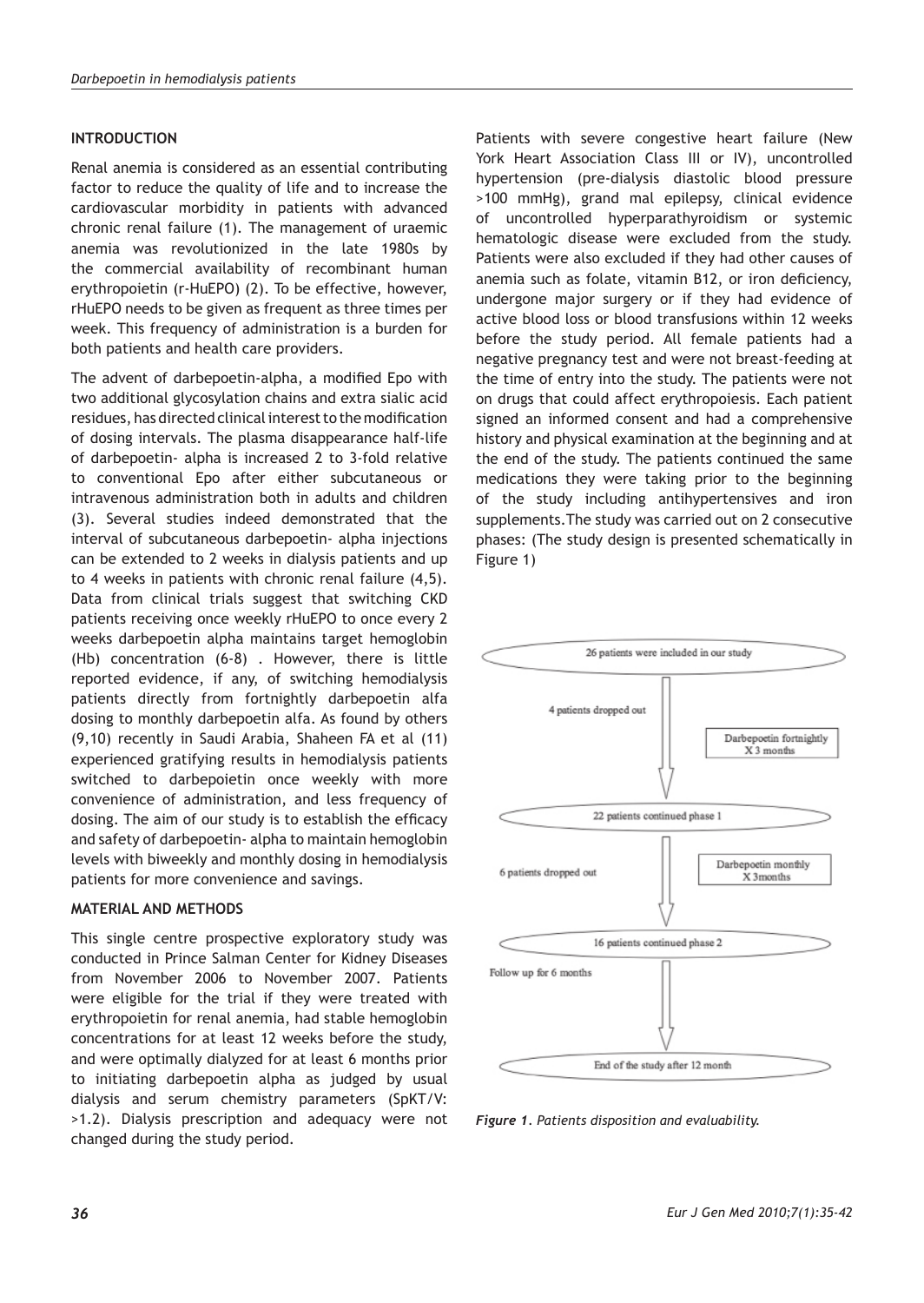

*Figure 2. Changes in mean hemoglobin concentartions after switching from epotien beta to Fortnightly darbepotien and monthly darbepotien .*

#### **PHASE 1**

In the first phase of the study, patient treatment was converted from intravenous erythropoietin beta – given twice or three times weekly - intravenous fortnightly darbepoetin alpha. The latter was injected into the venous line during the remaining 10 minutes of the dialysis session. This was based on the recommended conversion rates and both frequency and route of administration as per the recommendations provided by Corwin HL et al (12); the dosage conversion from epoetin beta to darbepoetin alpha was calculated as a 350 units of erythropoetin beta to 1microgram of darbepoetin.

After a 12 week dose titration period (to maintain hemoglobin concentration within >1.0 to 1.5 g/dl of the baseline value and between 10.0 and 13.0 g/dl), patients entered evaluation period 1 (weeks 13–14) to choose those who are eligible to be included in phase 2 trial.

## **PHASE 2**

In the second phase of the trial, patients were maintained on intravenous darbepoetin alfa, they were switched from a fortnightly frequency administration to monthly injection, but at the same total dose for a further 12 weeks, and hemoglobin/iron status was monitored for the subsequent period of 3 months.

Darbepoetin alpha dose was adjusted when two consecutive weekly hemoglobin values were outside the target range. Dose adjustments were made by $±25$  % of the baseline dose. Intravenous iron supplementation was administered to maintain serum ferritin in the range between 200–600 mg/l. Our aim was to maintain hemoglobin of between 11 and 12 g/dL. If the hemoglobin concentration exceeded 13 g/dL, ESA was withheld for 2 weeks and reinstituted at 75% of the original dosage. If the hemoglobin fall below 11 g/L, the dosage was increased by 25%.

Laboratory investigations, which included estimation of dialysis adequacy (SpKT/V urea ), electrolytes, calcium, phosphate, liver function tests (total proteins, albumin, ALT and AST) , cholesterol, alkaline phosphatase , iron stores tests (iron, ferritin, total iron binding capacity, transferrin saturation), parathyroid hormone level and glucose, were performed at entry, every 4 weeks and at the end of the study. Complete blood count tests were performed on a biweekly basis to monitor hemoglobin levels. Incidence of all adverse events (including serious adverse events, the use of antihypertensive medi¬cations, IV iron medications, and access related events) were reported by the investigators as related to the study drug.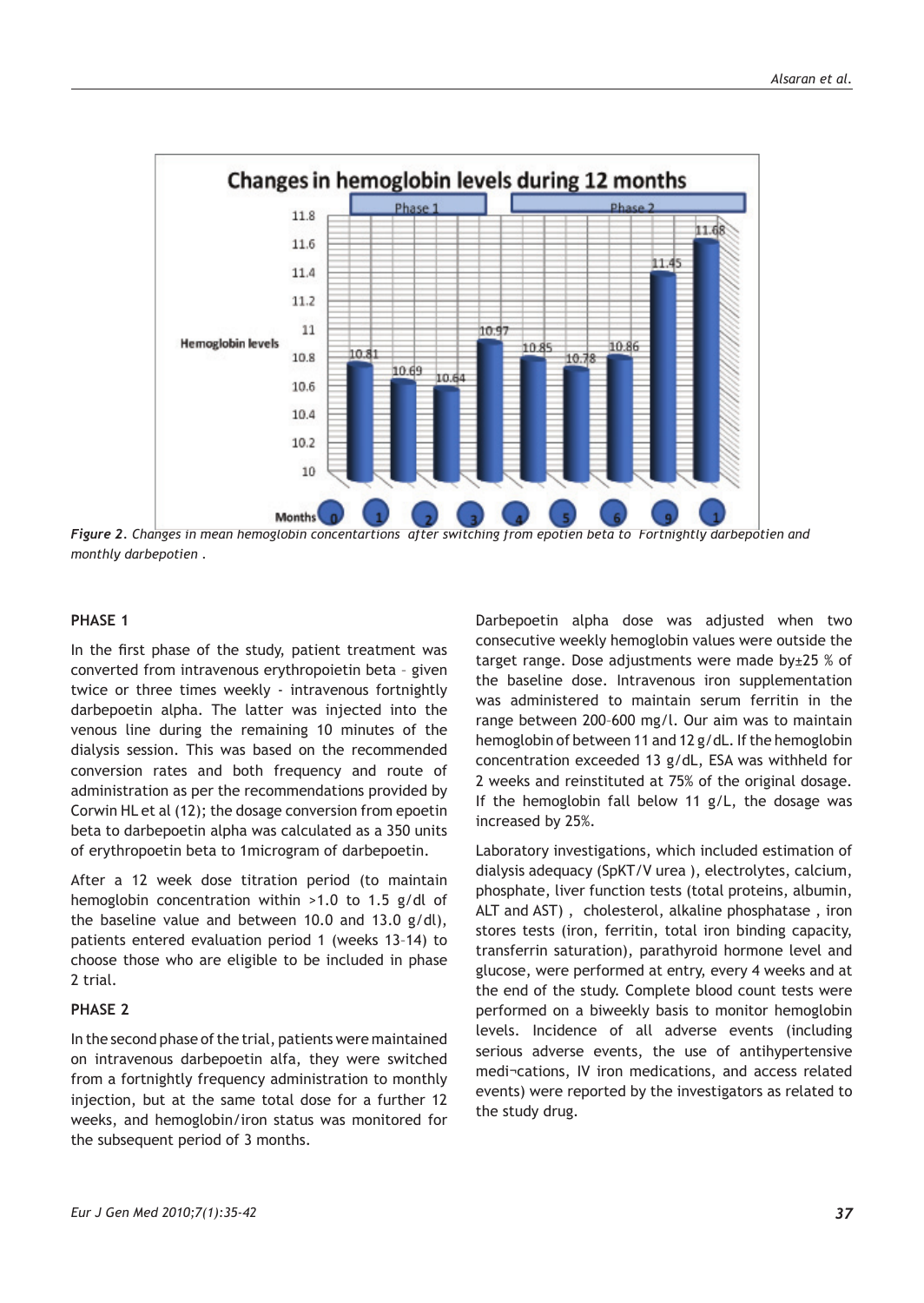

*Figure 3. Changes in the conversion ratio from epotien beta to darbepotien alpha over the study period*

# **Statistical analysis**

Variables are given as mean  $\pm$  standard deviation (SD) unless otherwise stated. Chi-squared test was used to compare the prevalence of non-parametric variables while differences between variables were analyzed by paired Student's t-test. p- Value of < 0.05 was considered statistically significant. All analysis was performed using the Statistical Package for Social Science (SPSS, Chicago) version 10.0 for windows.

## **RESULTS**

## **Patients' demographics**

At the commencement of the present study, 26 patients fulfilled the entry criteria, 17 men and 9 women, the mean age was 47.0±17.1 years, and the mean duration on HD was  $55.8 \pm 14.0$  months. The etiology of renal disease was diabetes mellitus in 10 (38.5%) patients, hyper¬tensive nephropathy in 8 (31.5%), unknown etiology in 7 (27%) and hypoplastic kidneys in 1 (3%) patient. The mean body weight was  $67.77 \pm 18.19$  kg. (Data are shown in Table 1).

## **Laboratory data**

The clinical and laboratory parameters were compatible with adequate iron stores, reasonable mineral and bone management and adequate dialysis at baseline. There was no significant decrease in the mean percentage of transferrin saturation at the end of the study compared with the base line  $(31.4±3.04%$  vs.  $33.9±3.55$ respectively). The baseline Sp KT/V was 1.37±0.14 and normalized protein catabolic rate (nPCR) 1.08±0.08.

**Darbepoetin dose and hemoglobin concentrations:**

**1-Phase 1: Conversion from epoetin beta to darbepoetin- alpha:**

During phase one of the present study, patient treatment was converted from twice weekly (n:11) or three times per week (n:15) intravenous administration of epoetin beta to darbepoetin alpha.

The hemoglobin concentrations remained within the target range during the subsequent 3 month period  $(10.69\pm.98, 10.64\pm0.95, and 10.79\pm0.91)$  respectively) following the conversion (Figure 2).

Following the conversion from epoetin beta, there was an initial decrease from the starting weekly dosage  $(28.47±5.02$  to  $23.91±6.65$  Microgram during the first month) , however this was followed by an increased dose of darbepoetin- alpha to  $(28.75 \pm 9.75, 34.53 \pm 10.72)$ Microgram during the second and third months respectively) required to maintain the same target hemoglobin concentration.

The equivalent conversion rate when changing from epoetin beta to darbepoetin alpha increased from 350 at the start of the study to 356 during the first month, however it decreased to 309, 244 during the second and third month units/ug respectively .

## **2-Phase 2: Conversion from fortnightly to monthly intravenous darbepoetin- alpha :**

Following 3 months of fortnightly intravenous darbepoetin- alpha, patients were switched to a monthly dosing regimen. During that period of follow up, an attempt was made to maintain hemoglobin (Figure 2) and target serum iron concentration and saturation (Table 1) within the intended range. Target hemoglobin levels were maintained (10.85±0.62,  $10.78\pm0.56$ , and  $10.86\pm0.58$  gm/dl) on the expense of a protocol-driven increase in the weekly required dosage of darbepoetin- alpha to  $31.13 \pm 14.16$ ,  $38.5 \pm 15.25$  and 38.6±14.1 Microgram, respectively.

The equivalent conversion rate when changing from fortnightly to monthly darbepoetin- alpha administration decreased to 245, 265 and 265 U/µg during the second phase of the study

Results after 12 months from starting darbepoetin:

The mean hemoglobin levels remained within the predetermined range with no statistically significant change at the end of 12 months relative to base line (11.68±0.91 gm/dl) . The mean weekly darbepoetin dose increased from 38.65±14.1 Microgram- at the end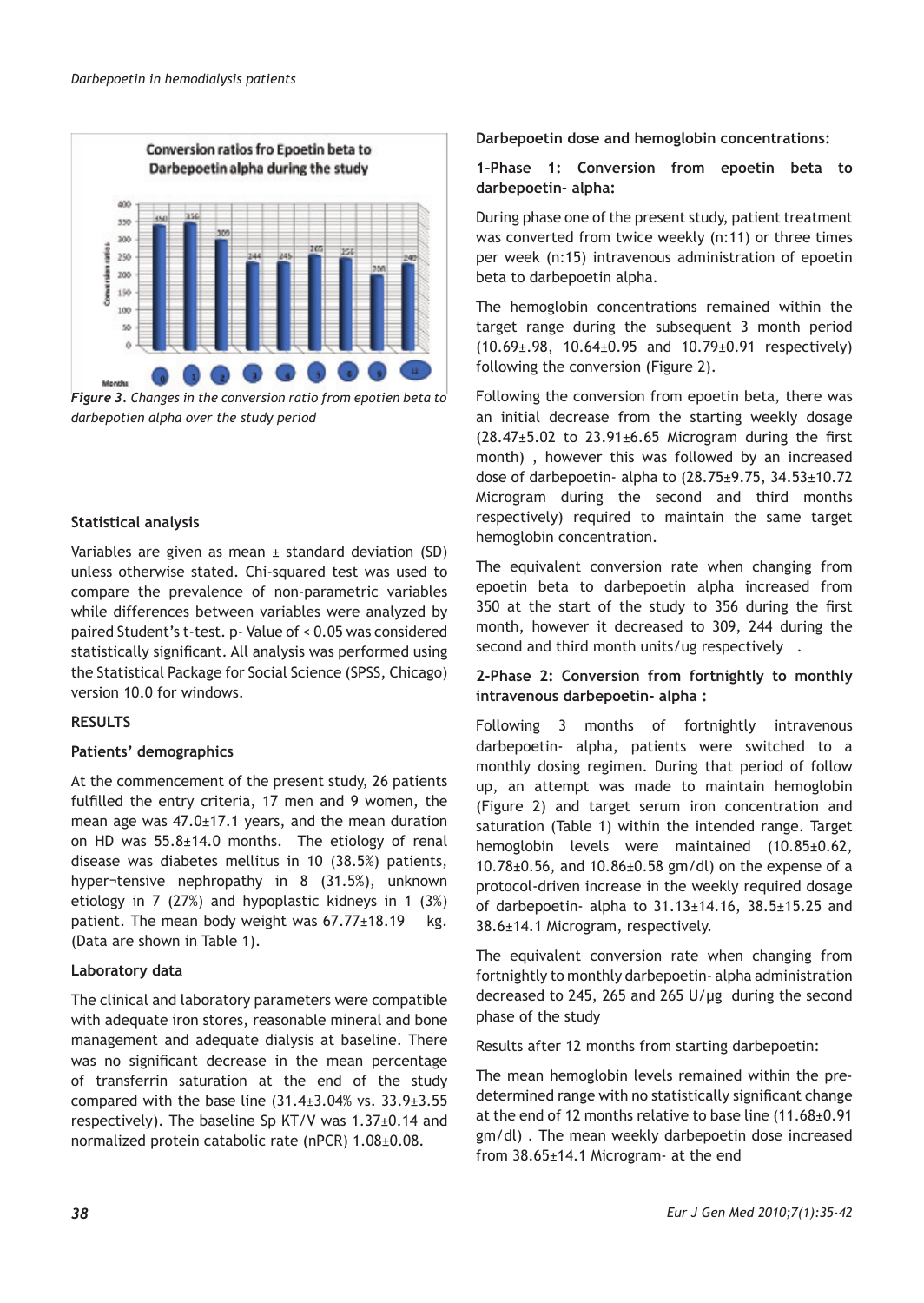| Demographics                               | Mean/numbers<br>$47.04 + 17.13$ |  |  |  |
|--------------------------------------------|---------------------------------|--|--|--|
| Age (years)                                |                                 |  |  |  |
| Sex                                        |                                 |  |  |  |
| Male                                       | 17                              |  |  |  |
| Female                                     | 9                               |  |  |  |
| Original renal disease                     |                                 |  |  |  |
| Diabetes mellitus                          | 10                              |  |  |  |
| Hypertension                               | 8                               |  |  |  |
| Hypoplastic kidney                         | 1                               |  |  |  |
| <b>Unknown</b>                             | 7                               |  |  |  |
| Dialysis duration (months)                 | $55.8 \pm 14.0$                 |  |  |  |
| Type of vascular access (patient's number) |                                 |  |  |  |
| AV Fistula                                 | 21                              |  |  |  |
| AV Graft                                   | 3                               |  |  |  |
| Perm-cath                                  | $\overline{\phantom{a}}$        |  |  |  |
| SpKt/V                                     | $1.37 + .14$                    |  |  |  |
| Iron (ug/dl)                               | $14.67 + 9.57$                  |  |  |  |
| Iron saturation<br>(%)                     | 32.94±15.84                     |  |  |  |
| <u>nPCR</u>                                | $1.08 \pm .08$                  |  |  |  |

|                                                   |  |  | Table 1: Patient demographics and dialysis data prior to |  |  |  |  |  |  |  |
|---------------------------------------------------|--|--|----------------------------------------------------------|--|--|--|--|--|--|--|
| conversion from epoetin beta to darbepoetin alpha |  |  |                                                          |  |  |  |  |  |  |  |

of phase 2- to 39.16±21.75 Microgram at the end of the study. So the conversion ratio changed from 265- at the end of six months period to 240 at the end of the study. I.V iron supplementation was maintained according to the iron stores tests, and none of the patients required blood transfusions during the study period.

#### **Patient's drop out**

Six patients discontinued the study; two patients due to GIT bleeding, three patients lost follow-up at our center, and 1 patient received a renal transplant. Therefore, the data available for the remaining 16 patients were analyzed. No significant adverse reactions were reported during the study period in the rest of the patients.

#### **Safety analysis**

Darbepoetin-alfa was well tolerated during the 1-year study period; no signs suggestive of pure –red cell aplasia were noted in our study population. Adverse events were consistent with those typically found in the dialysis population and there were no differences observed between the two treatment periods. None of the treatment-related adverse events led to study discontinuation in any of the patients.

#### **DISCUSSION**

The results of our study revealed that hemoglobin levels

could be maintained by darbepoetin alpha administration at longer interval from in our hemodialysis patients, however this is achieved with a continuous increase in its dose. CRF patients often require recombinant human EPO (rHuEPO) to stimulate bone marrow to produce red blood cells (13). However, rHuEPO usually has to be administered 2-3 times per week to obtain maximum efficacy due to its short circulating half-life (14).

After nearly two decades of experience with ESAs, it has become increasingly common to administer ESAs at not only a reduced dosage, but also on a less frequent administration routine (15). Recombinant HuEPO has three N-linked carbohydrate side chains, whereas darbepoetin alpha has five. The increased carbohydrate content of darbepoetin- alpha delays drug clearance, thereby increasing serum half-life and biological activity when compared with rHuEPO. Darbepoetinalpha has been shown to have a serum half-life 3-fold longer than that of rHuEPO in dialysis patients, which allows for extended dosing intervals (16). This allowed reduced dosing frequency and the expectation that there was dosage equivalence, whether administered intravenously or subcutaneously (17).

Epoetin alpha has a 4.3-fold higher binding affinity for the erythropoietin receptor than darbepoetin alpha in vitro. Although darbepoetin- alpha has reduced receptor affinity in relation to epoetin alpha, biological potency is enhanced secondary to a longer serum half-life. This suggests that the latter is a more important determinant of subsequent erythropoietic response (18) .

Another factor that may account for the differences between the two erythropoietic agents is the different biological activity of these two agents. Recently, it has been observed that epoetin alpha is more effective than darbepoetin alpha in supporting the in vitro growth of erythroid burst-forming units (19). In human bone marrow cells derived from healthy donors, the EC50 of epoetin alpha was about 10-fold lower than darbepoetinalpha (19). Darbepoetin- alpha has been demonstrated to be efficacious in clinical trials, allowing once weekly dosing intervals.

The fact that darbepoetin alpha can be administered less frequently to HD patients may offer considerable benefit to both patients and their healthcare providers, especially in view of the current recommended guidelines for i.v. administration of ESAs to dialysis patients (15). Several earlier studies demonstrated that darbepoetin-alpha can be given once every 2 weeks (Q2W) and maintains hemoglobin levels in hemodialysis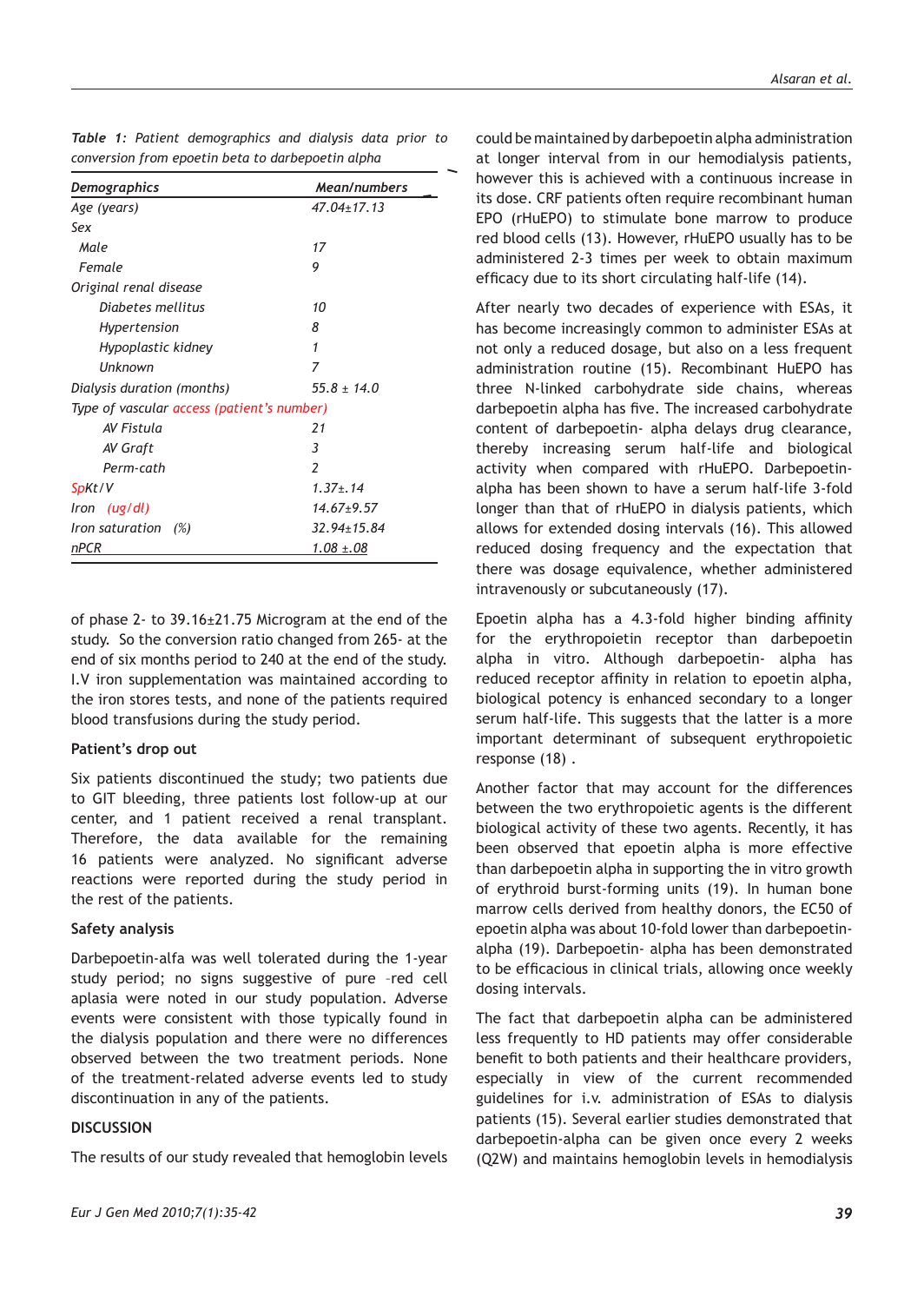patients , in 2006 the results of the study done by Carrera et al (20), fully support the practical use of the i.v. Q2W darbepoetin- alpha regimen in stable HD patients switched from once weekly dosing.

Our results are not in agreement with what reported by Shaheen F A et al 2006 (11) , who observed an increase of the initial conversion ratio from shortacting erythropoietin to darbepoetin alpha from 200 to 1 microgram to an equivalent conversion ratio of 361 IU: 1 microgram after 12 weeks of weekly injection . Furthermore, the conversion ratio increased to 400-500 IU:1 microgram when 60% of patients were administered darbepoetin every 2 weeks while maintaining the hemoglobin level within the previously defined range. The differences in the study design since we did not start with the weekly injection protocol , the difference in the route of injection - all our patients received darbepoetin IV while in that study both IV and SC routes were tried, and finally, the difference in follow up period-12 months in our study versus 12 weeks in Shaheen,s et al study may in part explain the inconsistencies in the results.

Monthly administration of darbepoetin was primarily studied in predialysis patients with chronic renal failure, however few data are available for hemodialysis patients and there is no consensus on conversion ratios among different studies. Furthermore, the majority of these studies used subcutaneous administration, and only a limited number of studies have been conducted using intravenous administration (21).

Our results are not in agreement with what reported by Jadoul et al. 2004 (22) where 38 patients were converted to darbepoetin- alpha administered once every 4 weeks. Thirty (83%) of those evaluable patients successfully maintained the target haemoglobin with no or minimal dose increased required to maintain the required hemoglobin concentration , while their conversion regimen was unsuccessful in 6 patients and was concluded that darbepoetin- alpha administered once monthly, maintained hemoglobin effectively and safely in most dialysis patients stabilized previously on once every 2 weeks dosing however the median weekly dose of darbepoetin- alpha increased from (15 units , CI =11.5-20) at the start of the study to (21.88 units, CI =12.31-31.25) . This may be explained by the difference in our study design from Jadoul, s design since we did not include a once injection every 3 weeks in our study.

This controversy between different studies can be explained by the fact that the current published trials that explore increased dosing interval regimens often refer to the percentage of patients achieving target hemoglobin concentrations rather than the absolute dose of darbepoetin alpha required to achieve that target (23-24).

Conversely, the higher dosage required to maintain target hemoglobin levels may reflect the delay in initiating the change in dosage; in a dialysis unit, it may take up to 2 weeks for the next increased strength injection dose to be administered rather than being administered within a week's time.

This exploratory study has demonstrated that darbepoetin alpha dosing frequency can be reduced to once every two weeks. However, this advantage was lost when patients were switched from every two weeks to once monthly regimen. The average dosage of darbepoetin- alpha rose again to 39.16 microgram /week by the twelve month. This may represent a less efficacious dosing regimen or a reduced impact of changes made to darbepoetin dosing on subsequent hemoglobin concentrations.

Hiramatsu et al (25) suggests that in peritoneal dialysis patients, treatment frequency could be further extended to once every 4 weeks in many patients with an adjustment of the dose and it may be feasible to maintain the hemoglobin concentration by monthly administration after an initial period of weekly administration .

Furthermore , in a recent review of 867 predialysis patients receiving epoetin alpha or darbepoetin alpha, there was a significantly greater percentage of patients reaching target hemoglobin levels (110 g/L) when on epoetin alfa than when on darbepoetin-alfa at weeks 4, 8 and 12. On average, patients receiving epoetin alfa had higher hemoglobin concentration, serum ferritin and transferrin saturation levels and better dialysis adequacy test results, as measured by URR or Kt/V, than patients received darbepoetin alpha (26) .

In our study, twelve months after darbepoetin administration , the conversion ratio decresed from 350 to 240, it should be mentioned that no consenus on the conversion ratio from epoetin to darbepoetin among different studies and different dose ratios were reported in different countries. In the United Kingdom, a dose ratio of 200:1 is recommended in the Medicines Compendium (27) . The European Medicines Agency also recommends a dose ratio of 200:1 (28). Recently, it was observed that in Australian hemodialysis patients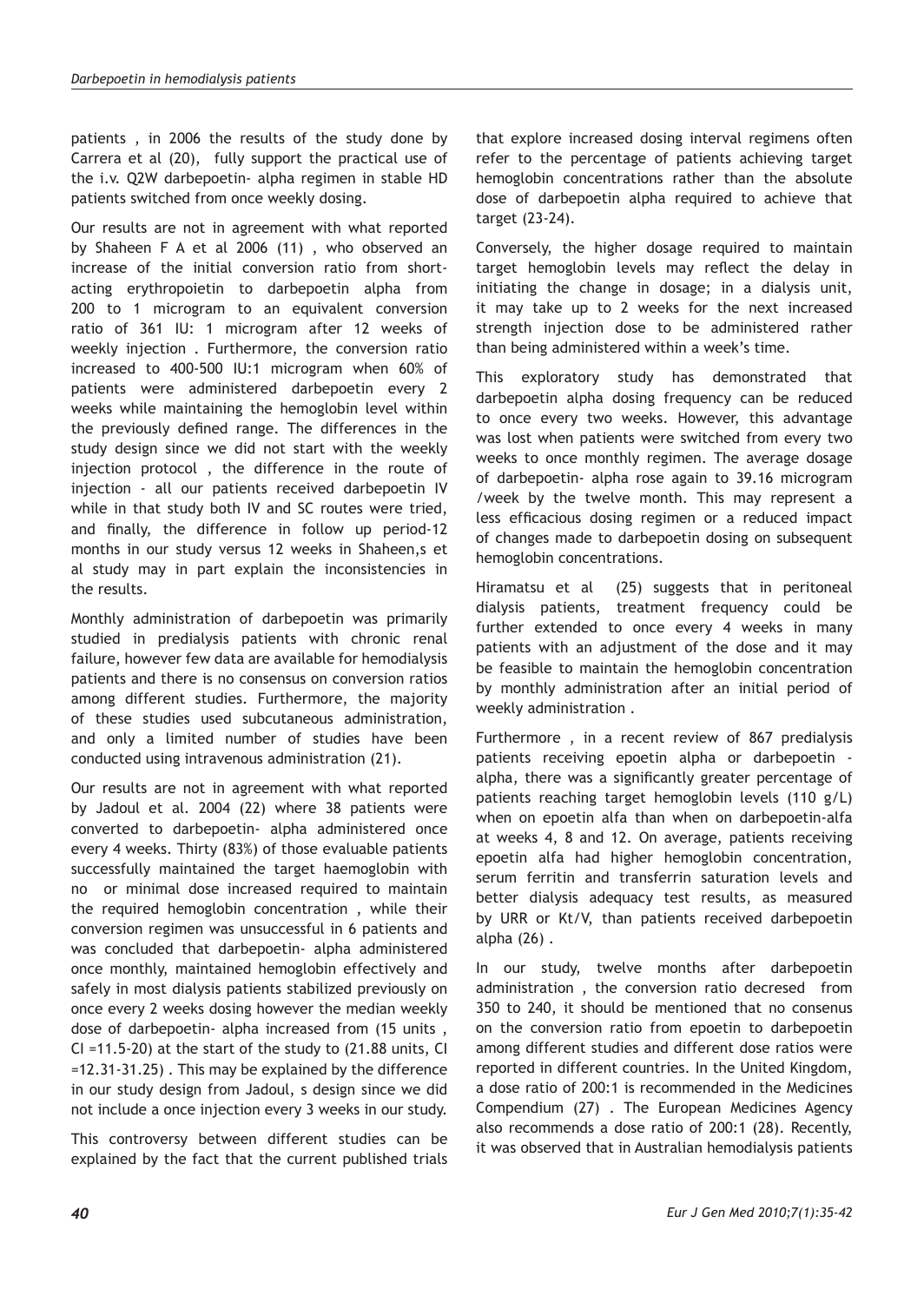who switched from IV epoetin alfa to IV darbepoetin alpha, the dose ratio was approximately 200:1 (29). Our findings are also in keeping with a recent report as some funding bodies in the USA have revised the dose conversion ration and have changed it to 260:1 (30).

The adverse effects were minimal in our study patients. The blood pressure did not need further management during the study period. This also was the experience of others in the trials of the drug on mixed populations of hemodialysis patients and CKD patients (31-32). This was most likely due to maintenance of hemoglobin at the lower recommended levels of 11 g/L, since most of the side effects are usually secondary to the high levels of hemoglobin (above 13 g/L). The two phases study dropouts were not related to the drug administration since both did not show any thrombotic events during dialysis and had stable blood pressure levels during the study period.

The limitations of our study include the small number of patients and the trial of both biweekly and monthly intervals of dosing instead of adherence to a single protocol. However, the convenience of longer intervals of dosing is still appealing for the care takers and patients.

We conclude that our experience with darbepoetin reveals that it is effective and safe for the treatment of anemia in hemodialysis patients even at monthly dose intervals and for long-term. The expected savings are definite with the biweekly dose frequency and reasonable though less savings with the monthly dosing. Furthermore, the longer dosing intervals are certainly much better convenience to patients and care takers in comparison with the currently used short acting ESAs.

#### *REFERENCES*

- *1. Jurkovitz CT, Abramson JL, Vaccarino LV, Weintraub WS, McClellan WM. Association of high serum creatinine and anemia increases the risk of coronary events: results from the prospective community-based atherosclerosis risk in communities (ARIC) study. J Am Soc Nephrol 2003; 14: 2919–25*
- *2. Eschbach JW, Kelly MR, Haley NR, Abels RI, Adamson JW. Treatment of the anemia of progressive renal failure with recombinant human erythropoietin. N Engl J Med 1989;321:158– 63.*
- *3. Lerner G, Kale AS, Warady BA, et al. Pharmacokinetics of darbepoetin alfa in pediatric patients with chronic kidney disease. Pediatr Nephrol 2002; 17: 933–7*
- *4. Martinez Castelao A, Reyes A, Valdes F, et al. Multicenter study of darbepoetin alfa in the treatment of anemia secondary to chronic renal insufficiency on dialysis. Nefrologia 2003;23:114–24*
- *5. Del Vecchio L, Villa G, Carraro G, et al. Gruppo Di Studio NESP 2000 0116 (NESP 3b). Italian study on the treatment of anaemia in chronic dialysis patients switched over to less frequent doses of darbepoetin from human recombinant erythropoietin (rHuEPO). G Ital Nefrol 2004; 21: 259–66*
- *6. Vanrenterghem Y, Barany P, Mann JF, et al. Randomized trial of darbepoetin alfa for treatment of renal anemia at a reduced dose frequency compared with rHuEPO in dialysis patients. Kidney Int 2002; 62: 2167–75*
- *7. Ho rl WH, Holzer H, Mayer GJ. Osterreichische Aranesp Studiengruppe. Treatment of renal anemia with darbepoetin alfa: results of an Austrian multicenter study. Wien Klin Wochenschr 2002; 114: 967–71*
- *8. Cruz J, Barata JD, Pais MJ. e o gruppo de trabalho do estudo Aranesp – 20000118. Efficacy and safety of darbepoetin alfa in ESRD patients – Portuguese Multicentre Study. Rev Port Nefrol Hipert 2002;16:137–50*
- *9. Weiss LG, Clyne N, Divino Fihlho J, Frisenette-Fich C, Kurkus J, Svensson B. The efficacy of once weekly compared with two or three times weekly subcutaneous epoetin beta: Re sults from a randomized controlled multicentre trial. Swedish Study Group. Nephrol Dial Transplant 2000;15: 2014-9.*
- *10. Locatelli F, Baldamus CA, Villa G, Ganea A, Martin de Francisco AL. Once-weekly com¬ pared with threetimes- weekly subcutaneous epoetin beta: Results from a randomized, multicenter, therapeutic-equivalence study. Am J Kidney Dis 2002;40:119-25.*
- *11. Shaheen FA, Akeel N, Alfi A, Harbi A, Tarif N, Souqiyyeh MZ. Darbepoetin use for the treatment of anemia in hemodialysis patients in Saudi Arabia. Saudi J Kidney Dis Transpl 2006;17(3):365-72.*
- *12. Corwin HL, Gettinger A, Pearl RG, et al. EPO Critical Care Trials Group.Efficacy of recombinant human erythropoietin in critically ill patients: a randomized controlled trial. JAMA 2002;288(22):2827*
- *13. Sunder-Plassmann G, Horl WH. Novel aspects of erythropoietin response in renal failure patients. Nephrol Dial Transplant 2001;16 Suppl 5:40-4.*
- *14. Besarab A. Physiological and pharmacodynamic considerations for route of EPO administration. Semin Nephrol 2000;20:364-74.*